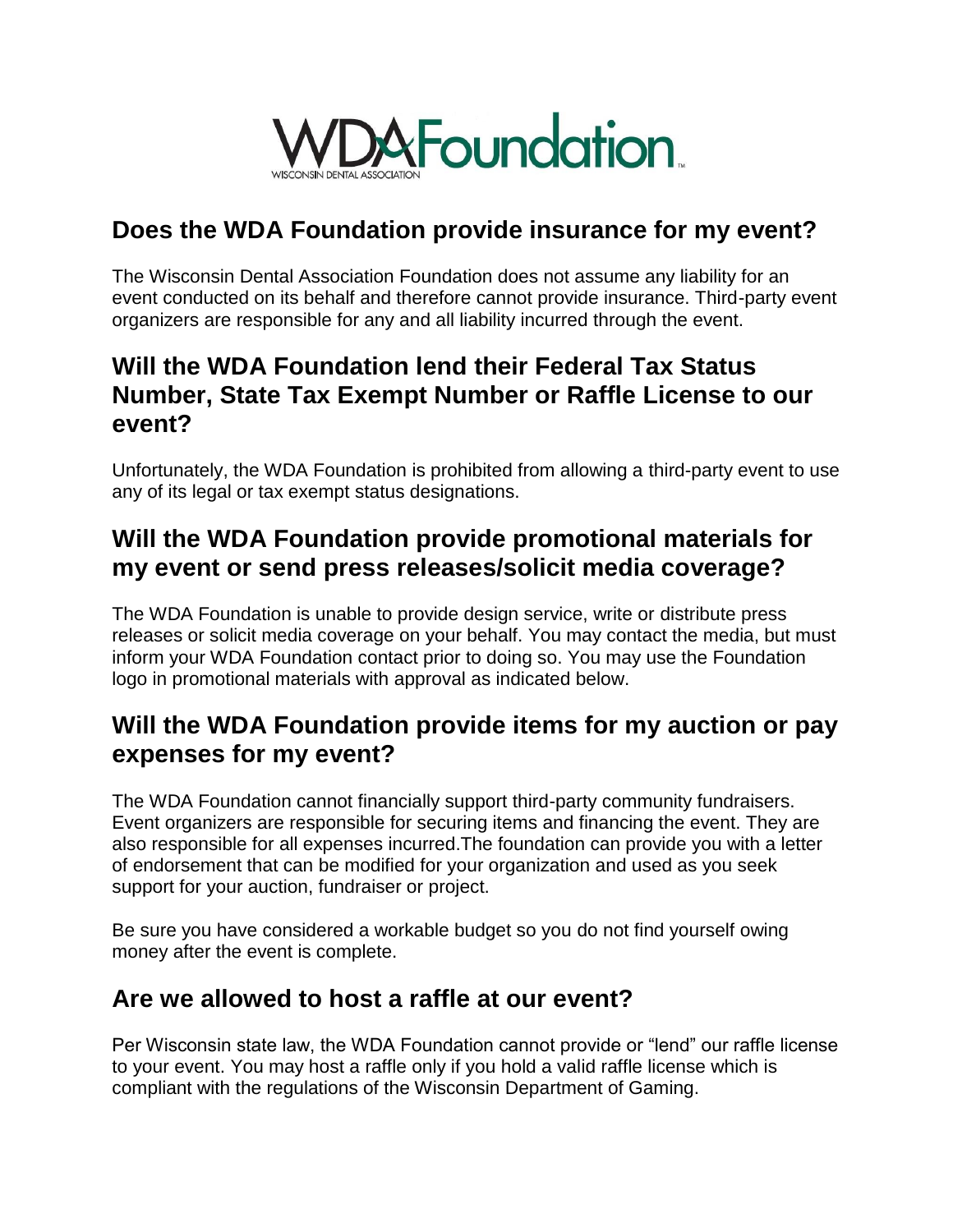# **Will the WDA Foundation issue tax receipts to my donors?**

The WDA Foundation will provide a tax receipt only for those donations that meet IRS standards. If the donation is in the form of a check or money order it must be made payable to the Wisconsin Dental Association Foundation or WDA Foundation. Credit card donations must be made directly to the foundation. Legally, we cannot provide gift acknowledgements to participants of the event who have made gifts to you or any other organization. (Example: You are charging a fee for an event. A participant pays with a check that is made out to you or your company/dental office. You cash the check and then make out a new check to the WDA Foundation. This is technically NOT a donation to the WDA Foundation by the participant, but rather a payment to you. Therefore, the foundation cannot provide a tax receipt.)

### **To be considered a donation, how should checks be written?**

Checks must be made payable to The Wisconsin Dental Association Foundation or the WDA Foundation to be legally considered a donation for tax purposes.

# **Will the WDA Foundation provide mailing lists for my event?**

The WDA Foundation is unable to provide mailing lists for third-party events.

## **Will the WDA Foundation provide volunteers for my event?**

The WDA Foundation is unable to assist with providing and/or coordinating volunteers for your event. Event organizers are responsible for soliciting all volunteers.

### **Will someone from the WDA Foundation help me plan and run my event?**

The WDA Foundation is happy to provide general support materials and answer questions but, due to staffing constraints, we are unable to provide custom materials or help you manage the event.

# **Can I use the WDA Foundation's name and logo in my publicity for the event?**

Yes, but only after the fundraising event has been approved and you have signed the required agreement. The WDA Foundation will provide you with a logo that can be used in your promotional materials. **Any and all materials that include the provided logo or use the name of the WDA Foundation and/or any of its programs must be sent to the foundation for review before the material is printed or distributed.** This includes use in websites and/or social media as well as printed materials.